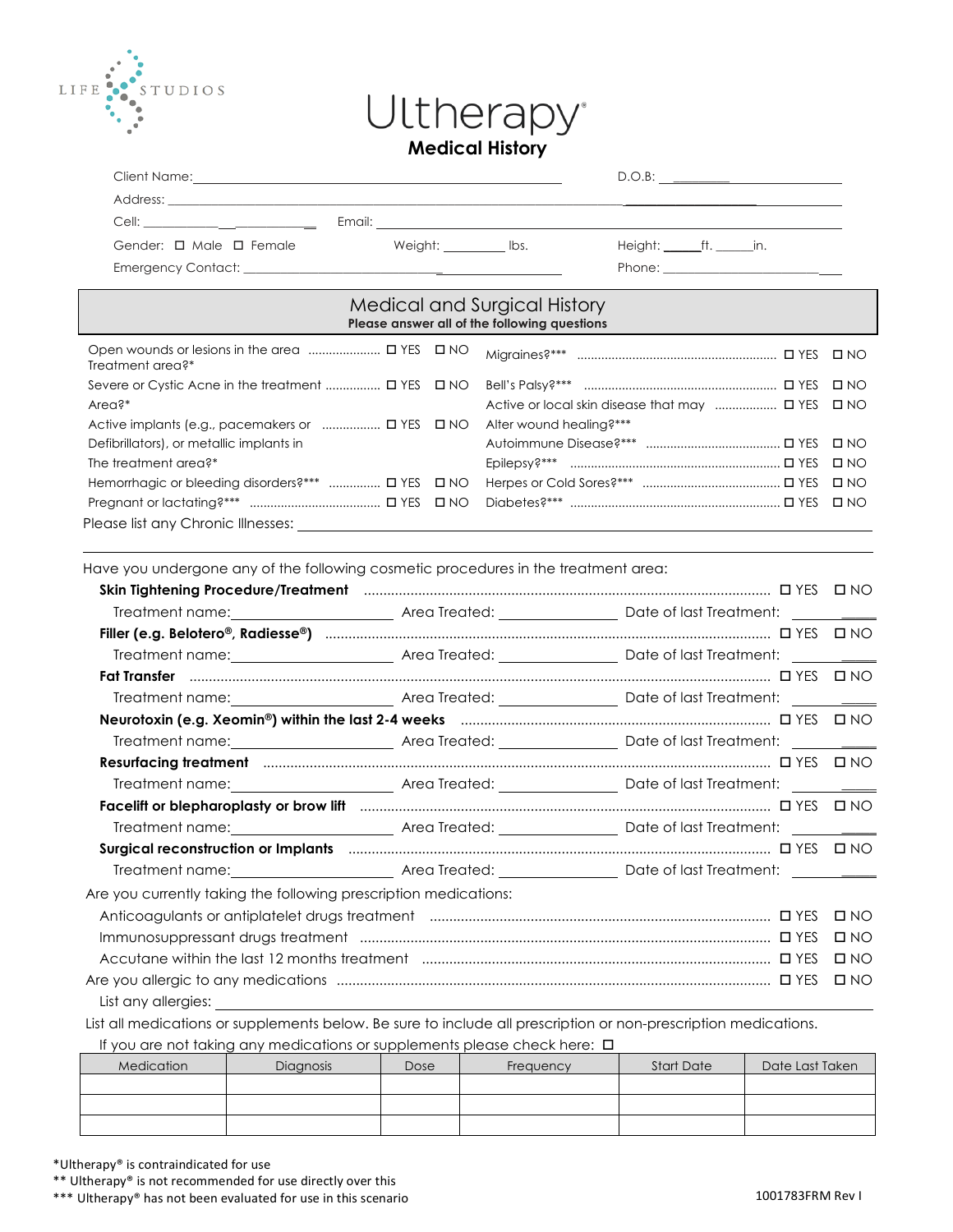## Self-Exam

The clinical response factors listed below are intended to help clinicians assess you and your potential response to Ultherapy. Please complete each section. Your clinician will assess the responses to deliver an appropriate Ultherapy treatment.

## Clinical Response Factors: Circle the appropriate answer below **Age:** <35 y/o 35-49 y/o 50-64 y/o 65+ y/o **Smoking History:** Never Smoked Ex-Smoker Light Smoker Heavy Smoker **Health:** No Health Issues Minor Health Issues Chronic Health Issues **Sun Exposure:** Never Use Sun Screen **Occasionally Use Sun Screen** Always Use Sun Screen **Clinical Response Factors: Upper Face: Check Appropriate Boxes None Mild Moderate Severe**

| Skin Laxity:                                                                    |             |      |          |               |
|---------------------------------------------------------------------------------|-------------|------|----------|---------------|
| Excess skin or hooding on the eyelid; eyelid droopiness.                        |             |      |          |               |
| <b>Skin Quality:</b>                                                            |             |      |          |               |
| Fine lines, crepiness/wrinkling, and or poor elasticity.                        |             |      |          |               |
| Lower Face and Neck: Check Appropriate Boxes                                    | <b>None</b> | Mild | Moderate | Severe        |
| Skin Laxity:                                                                    |             |      |          |               |
| Cheek tissue decent (hollowing mid cheek, jowling, submental / under the        |             |      |          |               |
| chin laxity), downturned commissures / corners of the mouth, nasolabial folds / |             |      |          |               |
| smile lines, & / or draping of upper neck.                                      |             |      |          |               |
| <b>Volume of Tissue:</b>                                                        |             |      |          |               |
| High BMI (None 18-24.9, Mild to Moderate 25-30, Severe >30).                    |             |      |          |               |
| <b>Skin Quality:</b>                                                            |             |      |          |               |
| Fine lines, crepiness/wrinkling, and/or poor elasticity.                        |             |      |          |               |
| <b>Chest: Check Appropriate Boxes</b>                                           | <b>None</b> | Mild | Moderate | <b>Severe</b> |
| Skin Laxity:                                                                    |             |      |          |               |
| Laxity of chest tissues across upper-chest.                                     |             |      |          |               |
| <b>Skin Quality:</b>                                                            |             |      |          |               |
| Fine lines, crepiness/wrinkling, and/or poor elasticity, sun damage.            |             |      |          |               |

What are your treatment goals? \_

Additional Findings:

| Patient Signature: The Contract of the Contract of the Contract of the Contract of the Contract of the Contract of the Contract of the Contract of the Contract of the Contract of the Contract of the Contract of the Contrac | Date:                                                                                                                                                                                                                          |
|--------------------------------------------------------------------------------------------------------------------------------------------------------------------------------------------------------------------------------|--------------------------------------------------------------------------------------------------------------------------------------------------------------------------------------------------------------------------------|
|                                                                                                                                                                                                                                | Date: the contract of the contract of the contract of the contract of the contract of the contract of the contract of the contract of the contract of the contract of the contract of the contract of the contract of the cont |
|                                                                                                                                                                                                                                | Date: the contract of the contract of the contract of the contract of the contract of the contract of the contract of the contract of the contract of the contract of the contract of the contract of the contract of the cont |
| *Ultherapy® is contraindicated for use                                                                                                                                                                                         |                                                                                                                                                                                                                                |

\*\* Ultherapy® is not recommended for use directly over this

\*\*\* Ultherapy® has not been evaluated for use in this scenario